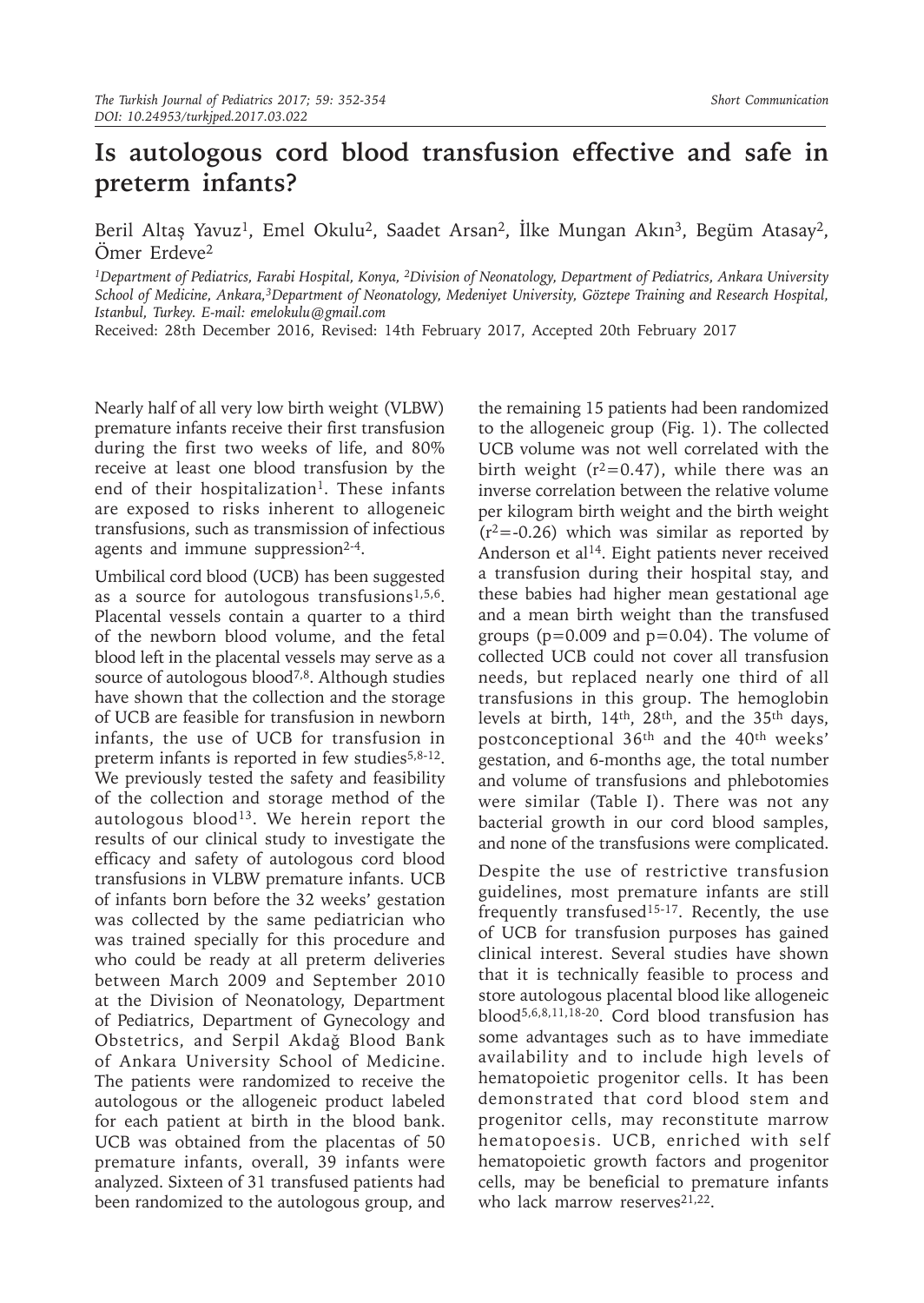| Autologous<br>group<br>$(n=16)$    | Allogeneic<br>group<br>$(n=15)$ | p      | Not-transfused<br>group<br>$(n=8)$ | p               |
|------------------------------------|---------------------------------|--------|------------------------------------|-----------------|
| $399.7 \pm 174.6$<br>$(280 - 620)$ | $344 \pm 11.2$<br>$(200-560)$   | .35    | $408.1 \pm 138$<br>$(280-610)$     | .31             |
| $35.2 \pm 9.7$<br>$(22-56)$        | $31 \pm 5.9$<br>$(20-46)$       | .28    | $39.2 \pm 7.9$<br>$(28-50)$        | .07             |
| $17 \pm 1.7$<br>$(15-19.8)$        | $17.3 \pm 1.7$<br>$(15-22)$     | .62    | $18.5 \pm 1.5$<br>$(16-21)$        | .12             |
| $38.2 \pm 22.4$                    | $39.4 \pm 19$                   | .82    | $12.7 \pm 2.2$                     | .04             |
| $12.8 \pm 0.9$                     | $13.6 \pm 1.5$                  | .13    | $13.4 \pm 1.6$                     | .12             |
| $11.8 \pm 1.3$                     | $11.6 \pm 1.0$                  | .63    | $11.9 \pm 1.3$                     | $.8\,$          |
| $10.7 \pm 1.7$                     | $11.2 \pm 1.9$                  | .47    | $11.2 \pm 1.1$                     | .7              |
| $10.2 \pm 1.1$                     | $10.1 \pm 1.2$                  | $.7\,$ | $10.9 \pm 1.6$                     | $.3\phantom{0}$ |
| $9.7 \pm 1.3$                      | $10 \pm 1.5$                    | $.6\,$ | $10.4 \pm 0.9$                     | $.5\,$          |
| $n = 13$                           | $n = 14$                        |        | $n=7$                              |                 |
| $12.2 \pm 0.8$                     | $11.9 \pm 0.8$                  | .55    | $11.8 \pm 1.1$                     | .41             |
|                                    |                                 |        |                                    |                 |

**Table I.** The Placental Weight, the Volume of UCB and Phlebotomies, and Hb Levels of Infants.

UCB: umbilical cord blood, Hb: hemoglobin, GW: gestation week

\* Data are reported as mean ± SD



IUGR: Intrauterin growth restriction, RBC: Red blood cell

## **Fig. 1.** Trial profile

Phlebotomy loss is a significant contributor to anemia in premature infants. A wide variation in phlebotomy loss of premature infants have been reported (7-51 ml/kg). In our patient population, the role of ongoing phlebotomy losses was considered as an additional cause for transfusion needs. Cord red blood cell (RBC) source was not sufficient to meet all transfusion needs in the group assigned to have autologous transfusions but at least could decrease allogeneic blood exposure by one third in these patients.

In conclusion, our study showed that autologous cord bloods have the similar efficacy and safety with the allogeneic bloods in VLBW premature infants. Although cord RBC source was not sufficient to meet all transfusion needs, but at least could decrease allogeneic blood exposure in these patients and it might be benefical as a supplemental source for transfusions in VLBW premature infants. Careful monitorization of phlebotomy losses for laboratory testing, and implementing more restrictive transfusion guidelines may increase the efficacy of cord blood. In this group of infants, placentofetal transfusion during delivery by holding the newborn below the level of the uterus and delaying cord clamping or 'milking' of the cord might present alternative preventive measures for anemia of prematurity.

## **REFERENCES**

- 1. Bifano E, Curran T. Minimizing donor blood exposure in the neonatal intensive care unit. Current trends and future prospects. Clin Perinatol 1995; 22: 657-669.
- 2. Sacher RA, Strauss RG, Luban NL, et al. Blood component therapy during the neonatal period: A national survey of red cell transfusion practice. Transfusion 1990; 30: 271-276.
- 3. Strauss RG. Data-driven blood banking practices for neonatal RBC transfusions. Transfusion 2000; 40: 1528-1540.